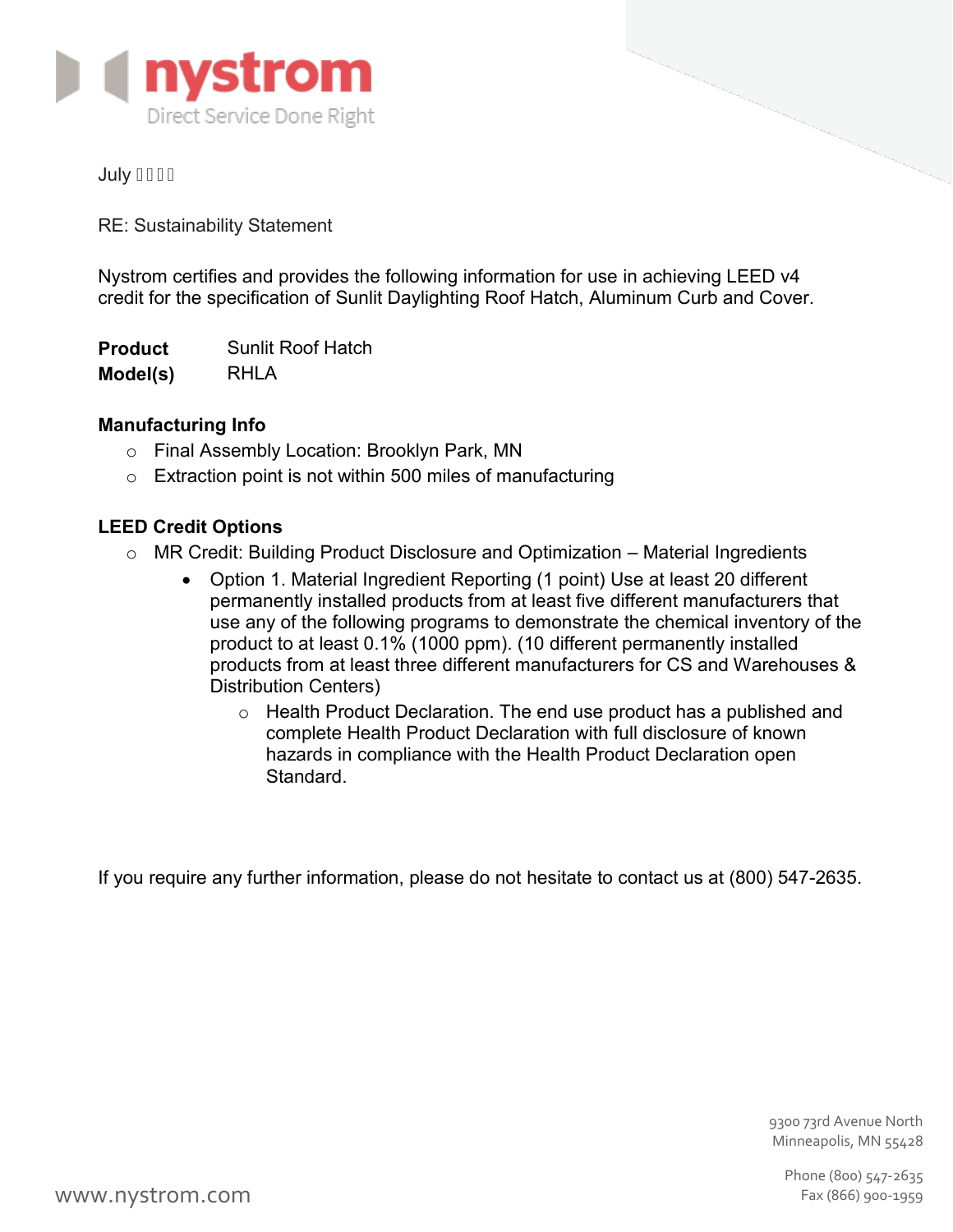# **Daylighting Roof Hatch (Aluminum Curb and Cover) by Nystrom**

#### **HPD UNIQUE IDENTIFIER:** 25266

**CLASSIFICATION:** 07 72 33 Roof Hatches

**PRODUCT DESCRIPTION:** Roof Hatches provide safe and convenient access to commercial building roof areas using interior ladders and stairs. Nystrom's complete line of Roof Hatch and Safety products meet building codes, fire and life safety requirements. Nystrom's Sunlit Roof Hatch provides safe access to roof areas on your building utilizing a translucent dome. Available with ladder and ship stair access and optional safety railings, grab bars and a variety of materials and finishes. The Sunlit Roof Hatch allows light into the building and improves visibility for employees accessing the roof. This HPD covers the single door model RHL with multiple insulation options.

#### **CONTENT INVENTORY**

- Inventory Reporting Format
- Nested Materials Method
- **G** Basic Method
- Threshold Disclosed Per
- C Material
- Product
- Threshold level  $C$  100 ppm 1,000 ppm C Per GHS SDS O Other
- Residuals/Impurities Considered Partially Considered  $\bigcirc$  Not Considered **Explanation(s) provided for Residuals/Impurities?** © Yes ∩ No

# **E** Section 1: Summary **Basic Method /** Product Threshold

| All Substances Above the Threshold Indicated Are:                              |                        |  |  |  |  |
|--------------------------------------------------------------------------------|------------------------|--|--|--|--|
| Characterized                                                                  | ∩ Yes Ex/SC ∩ Yes ∩ No |  |  |  |  |
| % weight and role provided for all substances.                                 |                        |  |  |  |  |
| Screened                                                                       | ∩ Yes Ex/SC ∩ Yes ∩ No |  |  |  |  |
| All substances screened using Priority Hazard Lists with<br>results disclosed. |                        |  |  |  |  |
| <b>Identified</b>                                                              | ∩ Yes Ex/SC ∩ Yes ∩ No |  |  |  |  |
| All substances disclosed by Name (Specific or Generic)<br>and Identifier.      |                        |  |  |  |  |

#### **CONTENT IN DESCENDING ORDER OF QUANTITY**

Summary of product contents and results from screening individual chemical substances against HPD Priority Hazard Lists and the GreenScreen for Safer Chemicals®. The HPD does not assess whether using or handling this product will expose individuals to its chemical substances or any health risk. Refer to Section 2 for further details.

#### **MATERIAL** | **SUBSTANCE** | *RESIDUAL OR IMPURITY* GREENSCREEN SCORE | HAZARD TYPE

**DAYLIGHTING ROOF HATCH (ALUMINUM CURB AND COVER) [ ALUMINUM** BM-1 | END | RES | PHY **STEEL** NoGS **POLYCARBONATE** LT-UNK **POLYISOCYANURATE FOAM** LT-P1 **ETHYLENE/PROPYLENE/DIENE TERPOLYMER (EPDM)** LT-UNK **LIMESTONE, CALCIUM CARBONATE** LT-UNK **SILOXANES AND SILICONES, DI-ME, HYDROXY-TERMINATED** BM-2 **ANOX 20** LT-UNK **ETHENE, POLYMER WITH 1-PROPENE** LT-UNK **FUMED SILICA, CRYSTALLINE-FREE** BM-1 **DISTILLATES (PETROLEUM), HYDROTREATED MIDDLE** LT-1 | CAN | MUL **KAOLIN CLAY** LT-UNK | CAN **BUTYL RUBBER** LT-UNK **CARBON BLACK** BM-1 | CAN **CONTINUOUS FILAMENT GLASS FIBER, NON-RESPIRABLE** LT-UNK **CELLULOSE PULP** NoGS **POLYBUTENE** LT-UNK **TALC** BM-1 | CAN *PENTANE* LT-P1 | AQU | MUL | MAM | PHY **ZINC** LT-P1 | AQU | END | MUL | PHY **POLYSTYRENE** LT-UNK **]**

Number of Greenscreen BM-4/BM3 contents ... 0

Contents highest concern GreenScreen Benchmark or List translator Score ... BM-1

# Nanomaterial ... No

### **INVENTORY AND SCREENING NOTES:**

This Health Product Declaration (HPD) was completed in accordance with the HPD Standard version 2.2, and discloses hazards associated with all substances present at or above 1000 parts per million (ppm) in the finished product, along with the role and percent weight. Substances not "Identified" are those considered proprietary to suppliers.

**VOLATILE ORGANIC COMPOUND (VOC) CONTENT** VOC Content data is not applicable for this product category. **CERTIFICATIONS AND COMPLIANCE** *See Section 3 for additional listings.*

VOC emissions: CDPH Standard Method – Not tested

#### **CONSISTENCY WITH OTHER PROGRAMS**

Pre-checked for LEED v4 Material Ingredients Option 1

Third Party Verified?

Yes No

PREPARER: Self-Prepared VERIFIER: VERIFICATION #:

SCREENING DATE: 2021-06-21 PUBLISHED DATE: 2021-07-06 EXPIRY DATE: 2024-06-21

Daylighting Roof Hatch (Aluminum Curb and Cover)<br>hpdrepository.hpd-collaborative.org

HPD v2.2 created via HPDC Builder Page 1 of 9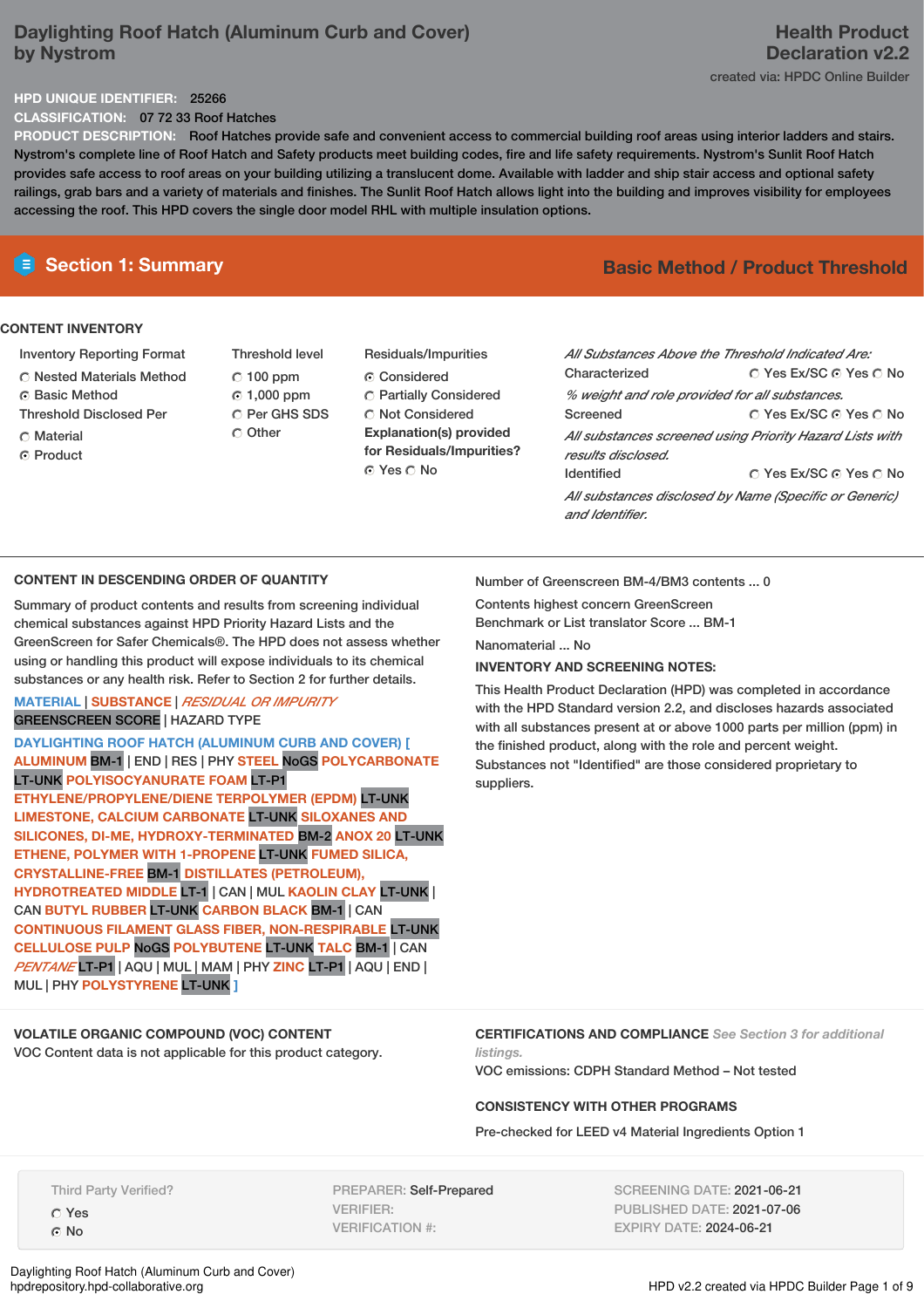This section lists contents in a product based on specific threshold(s) and reports detailed health information including hazards. This HPD uses the *inventory method indicated above, which is one of three possible methods:*

- *Basic Inventory method with Product-level threshold.*
- *Nested Material Inventory method with Product-level threshold*
- *Nested Material Inventory method with individual Material-level thresholds*

Definitions and requirements for the three inventory methods and requirements for each data field can be found in the HPD Open Standard version *2.2, available on the HPDC website at: [www.hpd-collaborative.org/hpd-2-2-standard](https://www.hpd-collaborative.org/hpd-2-2-standard)*

#### **DAYLIGHTING ROOF HATCH (ALUMINUM CURB AND COVER)**

PRODUCT THRESHOLD: 1000 ppm RESIDUALS AND IMPURITIES CONSIDERED: Yes

RESIDUALS AND IMPURITIES NOTES: Residuals and Impurities were considered by following the suggestions of Emerging Best Practices. More than 85% of this product consists of metal alloys, for which Pharos CML may consider the various alloying elements as "Known or Potential Residuals". Therefore, these components have been included in the Substance Notes instead of as individual content entries. Components are listed by name, CASRN, percent by weight (as per supplier SDS), and relevant GreenScreen score.

OTHER PRODUCT NOTES: Percent by weight of substances given as ranges to account for material differences of various product options.

#### **ALUMINUM** ID: **7429-90-5**

|                      | HAZARD SCREENING METHOD: Pharos Chemical and Materials Library | HAZARD SCREENING DATE: 2021-06-21 20:21:04            |  |                                     |                                      |  |
|----------------------|----------------------------------------------------------------|-------------------------------------------------------|--|-------------------------------------|--------------------------------------|--|
| %: 63,0000 - 67,0000 | $GS:$ BM-1                                                     | RC: Both                                              |  | NANO: No                            | <b>SUBSTANCE ROLE: Alloy element</b> |  |
| <b>HAZARD TYPE</b>   | <b>AGENCY AND LIST TITLES</b>                                  | <b>WARNINGS</b>                                       |  |                                     |                                      |  |
| <b>END</b>           | <b>TEDX</b> - Potential Endocrine Disruptors                   | <b>Potential Endocrine Disruptor</b>                  |  |                                     |                                      |  |
| <b>RES</b>           | AOEC - Asthmagens                                              |                                                       |  | Asthmagen (Rs) - sensitizer-induced |                                      |  |
| <b>PHY</b>           | EU - GHS (H-Statements)                                        | H261 - In contact with water releases flammable gases |  |                                     |                                      |  |
| <b>PHY</b>           | EU - GHS (H-Statements)                                        |                                                       |  | H <sub>228</sub> - Flammable solid  |                                      |  |

SUBSTANCE NOTES: Standard material for curb and cover. Recycled content estimated by supplier to range from 5% to about 60%, with an average recycled content of about 35%. Documentation from supplier provides the following composition for alloying elements that may individually exceed the declared threshold: Max 2.8% Zinc [7440-66-6; LT-P1]; Max 2.0% Manganese [7439-96-5; LT-P1]; Max 1.6% Magnesium [7439-95-4; LT-UNK]; Max 1.9% Silicon [7440-21-3; LT-UNK]; Max 1.1% Iron [7439-89-6; LT-P1]; Max 0.5% Chromium [7440- 47-3; LT-P1]. GreenScreen Benchmark® assessment score of BM-1 was provided by the HPD Builder Tool. Specific guidelines have been created to address known issues related to transparency and disclosure for several materials ("Special Conditions"), including for metal alloys such as Aluminum; however, this function is not yet available in the HPD Builder.

# **STEEL** ID: **12597-69-2** HAZARD SCREENING METHOD: **Pharos Chemical and Materials Library** HAZARD SCREENING DATE: **2021-06-21 20:21:04** %: **22.0000 - 25.0000** GS: NoGS RGGS RGG: Both NANO: No SUBSTANCE ROLE: Alloy element HAZARD TYPE AGENCY AND LIST TITLES WARNINGS None found Now arrings found on HPD Priority Hazard Lists

SUBSTANCE NOTES: Hold-open arm, support, brackets, latch, hasp, various hardware. Documentation from supplier provides the following composition for alloying elements that may individually exceed the declared threshold: max 3.1% Silicon [7440-21-3; LT-UNK]; max 2.5% Manganese [7439-96-5; LT-P1]; max 1.6% Aluminum [7429-90-5; LT-P1]; max 1.8% Nickel [7440-02-0; LT-1]; max 1.0% Chromium [7440-47-3; LT-P1]; max 0.2% Vanadium [7440-62-2; LT-1].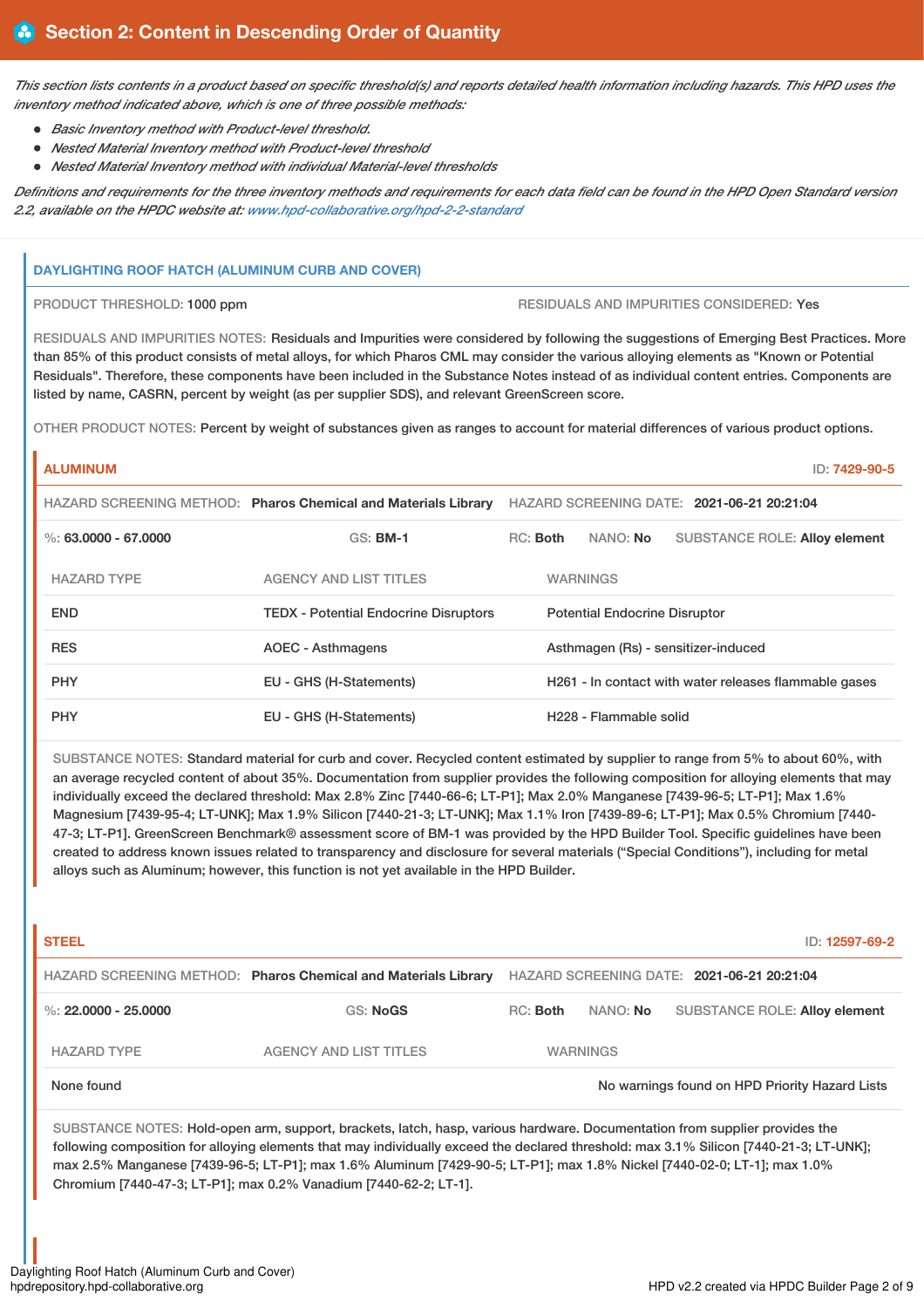| <b>POLYCARBONATE</b>                               |                                                                                                                                        |                             | ID: 25037-45-0                                 |
|----------------------------------------------------|----------------------------------------------------------------------------------------------------------------------------------------|-----------------------------|------------------------------------------------|
|                                                    | HAZARD SCREENING METHOD: Pharos Chemical and Materials Library HAZARD SCREENING DATE: 2021-06-21 20:21:04                              |                             |                                                |
| $\%: 4.0000 - 5.0000$                              | <b>GS: LT-UNK</b>                                                                                                                      | RC: None NANO: No           | <b>SUBSTANCE ROLE: Polymer species</b>         |
| <b>HAZARD TYPE</b>                                 | <b>AGENCY AND LIST TITLES</b>                                                                                                          | <b>WARNINGS</b>             |                                                |
| None found                                         |                                                                                                                                        |                             | No warnings found on HPD Priority Hazard Lists |
|                                                    | SUBSTANCE NOTES: Translucent dome cover. May also include the following CASRN: 25971-63-5 [LT-UNK   NO]; 24936-68-3 [NoGS   NO].       |                             |                                                |
|                                                    |                                                                                                                                        |                             |                                                |
| <b>POLYISOCYANURATE FOAM</b>                       |                                                                                                                                        |                             | ID: 9063-78-9                                  |
|                                                    | HAZARD SCREENING METHOD: Pharos Chemical and Materials Library HAZARD SCREENING DATE: 2021-06-21 20:21:05                              |                             |                                                |
| %: $2,0000 - 4,0000$                               | <b>GS: LT-P1</b>                                                                                                                       | <b>RC: None</b><br>NANO: No | <b>SUBSTANCE ROLE: Insulator</b>               |
| <b>HAZARD TYPE</b>                                 | <b>AGENCY AND LIST TITLES</b>                                                                                                          | <b>WARNINGS</b>             |                                                |
| None found                                         |                                                                                                                                        |                             | No warnings found on HPD Priority Hazard Lists |
| SUBSTANCE NOTES: Foam insulation.                  |                                                                                                                                        |                             |                                                |
|                                                    |                                                                                                                                        |                             |                                                |
| ETHYLENE/PROPYLENE/DIENE TERPOLYMER (EPDM)         |                                                                                                                                        |                             | ID: 25038-36-2                                 |
|                                                    | HAZARD SCREENING METHOD: Pharos Chemical and Materials Library HAZARD SCREENING DATE: 2021-06-21 20:21:05                              |                             |                                                |
| $\%: 0.5000 - 1.0000$                              | <b>GS: LT-UNK</b>                                                                                                                      | RC: None NANO: No           | SUBSTANCE ROLE: Polymer species                |
| <b>HAZARD TYPE</b>                                 | <b>AGENCY AND LIST TITLES</b>                                                                                                          | <b>WARNINGS</b>             |                                                |
| None found                                         |                                                                                                                                        |                             | No warnings found on HPD Priority Hazard Lists |
| <b>SUBSTANCE NOTES: Gasket.</b>                    |                                                                                                                                        |                             |                                                |
|                                                    |                                                                                                                                        |                             |                                                |
| <b>LIMESTONE, CALCIUM CARBONATE</b>                |                                                                                                                                        |                             | ID: 1317-65-3                                  |
|                                                    | HAZARD SCREENING METHOD: Pharos Chemical and Materials Library HAZARD SCREENING DATE: 2021-06-21 20:21:06                              |                             |                                                |
| $\%$ : 0.5000 - 1.0000                             | <b>GS: LT-UNK</b>                                                                                                                      | RC: None<br>NANO: No        | <b>SUBSTANCE ROLE: Filler</b>                  |
| <b>HAZARD TYPE</b>                                 | <b>AGENCY AND LIST TITLES</b>                                                                                                          | <b>WARNINGS</b>             |                                                |
| None found                                         |                                                                                                                                        |                             | No warnings found on HPD Priority Hazard Lists |
|                                                    | SUBSTANCE NOTES: Sealant, sealant tape. Identified on the US EPA Safer Chemical Ingredient List (Green Circle - Verified Low Concern). |                             |                                                |
|                                                    |                                                                                                                                        |                             |                                                |
| SILOXANES AND SILICONES, DI-ME, HYDROXY-TERMINATED |                                                                                                                                        |                             | ID: 70131-67-8                                 |
|                                                    | HAZARD SCREENING METHOD: Pharos Chemical and Materials Library HAZARD SCREENING DATE: 2021-06-21 20:21:06                              |                             |                                                |
| %: $0.2000 - 0.5000$                               | <b>GS: BM-2</b>                                                                                                                        | RC: None NANO: No           | SUBSTANCE ROLE: Polymer species                |
| <b>HAZARD TYPE</b>                                 | <b>AGENCY AND LIST TITLES</b>                                                                                                          | <b>WARNINGS</b>             |                                                |
| None found                                         |                                                                                                                                        |                             | No warnings found on HPD Priority Hazard Lists |
|                                                    | SUBSTANCE NOTES: Sealant. GreenScreen Benchmark® assessment score of BM-2 was provided by the HPD Builder Tool.                        |                             |                                                |
|                                                    |                                                                                                                                        |                             |                                                |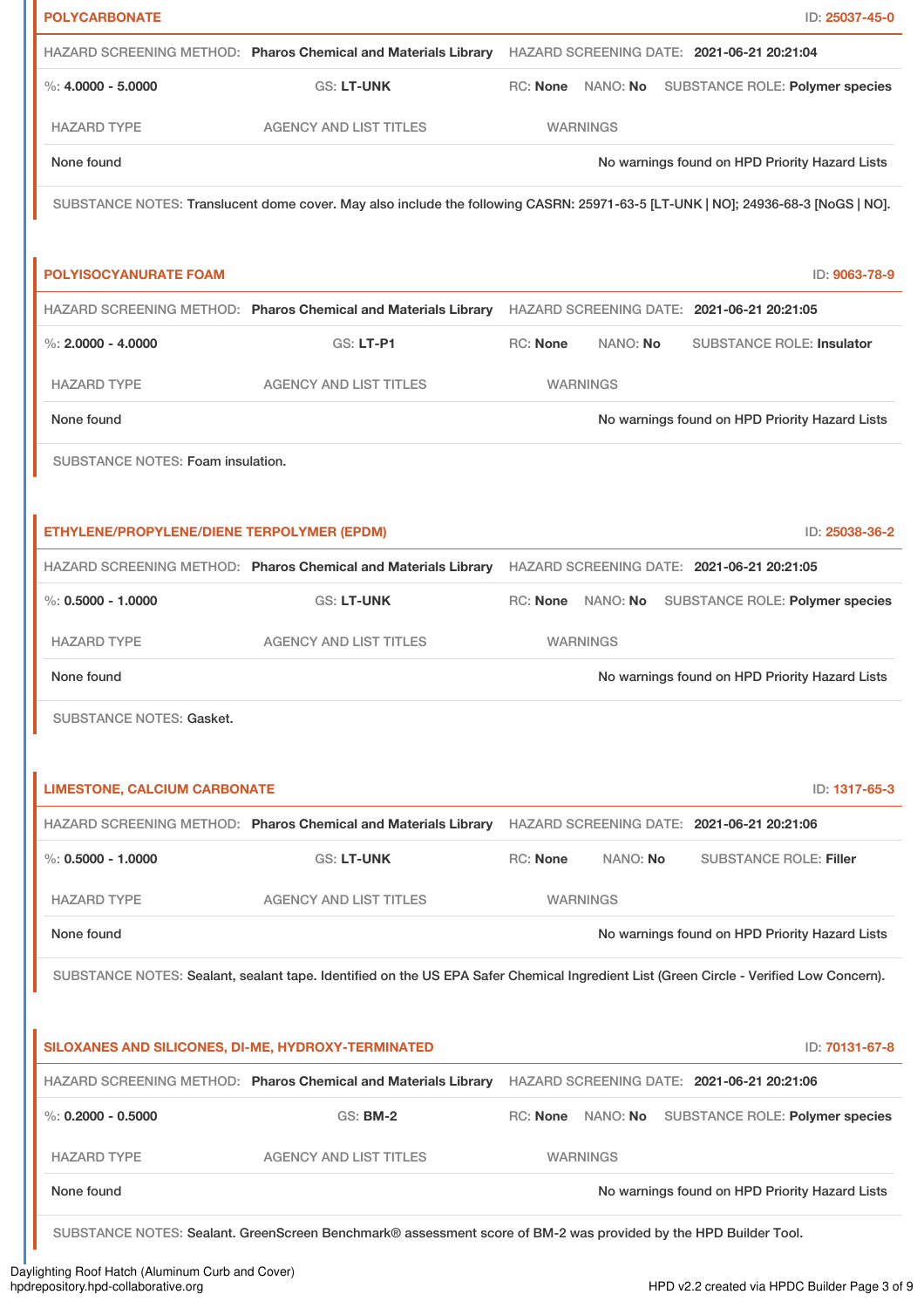| <b>ANOX 20</b>                               |                                                                                                                               |                 |                 |                                                   | ID: 6683-19-8   |
|----------------------------------------------|-------------------------------------------------------------------------------------------------------------------------------|-----------------|-----------------|---------------------------------------------------|-----------------|
|                                              | HAZARD SCREENING METHOD: Pharos Chemical and Materials Library HAZARD SCREENING DATE: 2021-06-21 20:21:10                     |                 |                 |                                                   |                 |
| %: $0.1000 - 0.5000$                         | <b>GS: LT-UNK</b>                                                                                                             | <b>RC:</b> None | NANO: No        | <b>SUBSTANCE ROLE: Antioxidant</b>                |                 |
| <b>HAZARD TYPE</b>                           | <b>AGENCY AND LIST TITLES</b>                                                                                                 |                 | <b>WARNINGS</b> |                                                   |                 |
| None found                                   |                                                                                                                               |                 |                 | No warnings found on HPD Priority Hazard Lists    |                 |
|                                              | SUBSTANCE NOTES: Sealant tape. Identified on the US EPA Safer Chemical Ingredient List (Green Circle - Verified Low Concern). |                 |                 |                                                   |                 |
| <b>ETHENE, POLYMER WITH 1-PROPENE</b>        |                                                                                                                               |                 |                 |                                                   | ID: 9010-79-1   |
|                                              | HAZARD SCREENING METHOD: Pharos Chemical and Materials Library HAZARD SCREENING DATE: 2021-06-21 20:21:07                     |                 |                 |                                                   |                 |
| $\%$ : 0.1000 - 0.3000                       | <b>GS: LT-UNK</b>                                                                                                             |                 |                 | RC: None NANO: No SUBSTANCE ROLE: Polymer species |                 |
| <b>HAZARD TYPE</b>                           | <b>AGENCY AND LIST TITLES</b>                                                                                                 |                 | <b>WARNINGS</b> |                                                   |                 |
| None found                                   |                                                                                                                               |                 |                 | No warnings found on HPD Priority Hazard Lists    |                 |
| <b>SUBSTANCE NOTES: Red Handle</b>           |                                                                                                                               |                 |                 |                                                   |                 |
|                                              |                                                                                                                               |                 |                 |                                                   |                 |
| <b>FUMED SILICA, CRYSTALLINE-FREE</b>        |                                                                                                                               |                 |                 |                                                   | ID: 112945-52-5 |
|                                              | HAZARD SCREENING METHOD: Pharos Chemical and Materials Library HAZARD SCREENING DATE: 2021-06-21 20:21:08                     |                 |                 |                                                   |                 |
| $\%$ : 0.1000 - 0.3000                       | <b>GS: BM-1</b>                                                                                                               | RC: None        | NANO: No        | <b>SUBSTANCE ROLE: Filler</b>                     |                 |
| <b>HAZARD TYPE</b>                           | <b>AGENCY AND LIST TITLES</b>                                                                                                 |                 | <b>WARNINGS</b> |                                                   |                 |
| None found                                   |                                                                                                                               |                 |                 | No warnings found on HPD Priority Hazard Lists    |                 |
|                                              | SUBSTANCE NOTES: Sealant.GreenScreen Benchmark® assessment score of BM-1 was provided by the HPD Builder Tool.                |                 |                 |                                                   |                 |
|                                              |                                                                                                                               |                 |                 |                                                   |                 |
| DISTILLATES (PETROLEUM), HYDROTREATED MIDDLE |                                                                                                                               |                 |                 |                                                   | ID: 64742-46-7  |
|                                              | HAZARD SCREENING METHOD: Pharos Chemical and Materials Library HAZARD SCREENING DATE: 2021-06-21 20:21:10                     |                 |                 |                                                   |                 |
| $\%$ : 0.1000 - 0.3000                       | <b>GS: LT-1</b>                                                                                                               | RC: None        | NANO: No        | <b>SUBSTANCE ROLE: Solvent</b>                    |                 |
|                                              |                                                                                                                               |                 |                 |                                                   |                 |

| <b>HAZARD TYPE</b> | <b>AGENCY AND LIST TITLES</b>                  | <b>WARNINGS</b>                                                                                   |
|--------------------|------------------------------------------------|---------------------------------------------------------------------------------------------------|
| <b>CAN</b>         | EU - GHS (H-Statements)                        | H350 - May cause cancer                                                                           |
| <b>CAN</b>         | <b>EU - REACH Annex XVII CMRs</b>              | Carcinogen Category 2 - Substances which should be<br>regarded as if they are Carcinogenic to man |
| CAN                | <b>EU - Annex VI CMRs</b>                      | Carcinogen Category 1B - Presumed Carcinogen based<br>on animal evidence                          |
| <b>MUL</b>         | ChemSec - SIN List                             | CMR - Carcinogen, Mutagen &/or Reproductive<br>Toxicant                                           |
| <b>MUL</b>         | German FEA - Substances Hazardous to<br>Waters | Class 2 - Hazard to Waters                                                                        |
| <b>CAN</b>         | GHS - Australia                                | H350 - May cause cancer                                                                           |

SUBSTANCE NOTES: Sealant and sealant tape. May also include CASRN 64741-88-4 (LT-1 | CAN).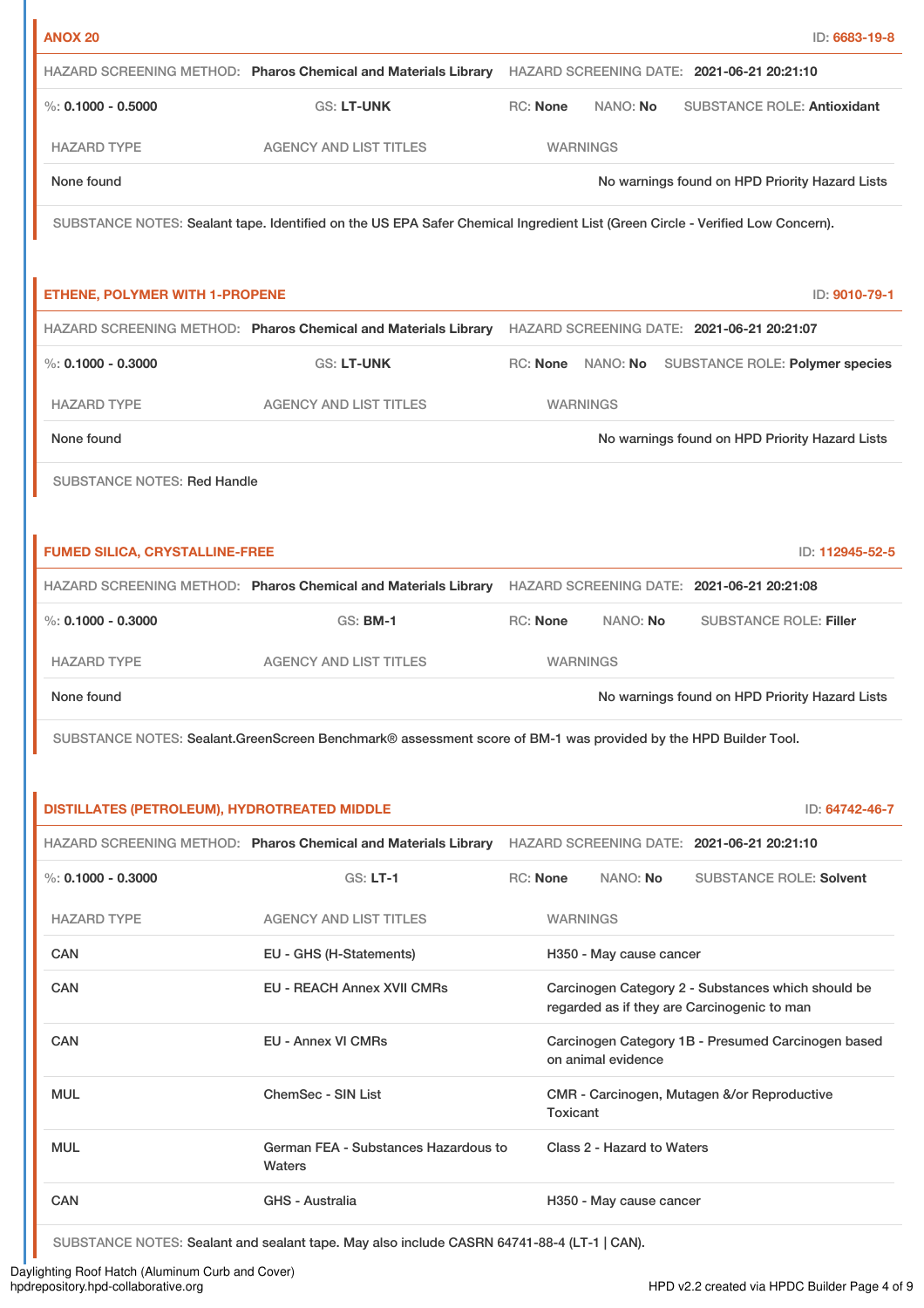| <b>KAOLIN CLAY</b>                                     |                                                                                                    | ID: 1332-58-7                                                                                                                 |
|--------------------------------------------------------|----------------------------------------------------------------------------------------------------|-------------------------------------------------------------------------------------------------------------------------------|
|                                                        |                                                                                                    | HAZARD SCREENING METHOD: Pharos Chemical and Materials Library HAZARD SCREENING DATE: 2021-06-21 20:21:09                     |
| $\%$ : 0.1000 - 1.0000                                 | <b>GS: LT-UNK</b>                                                                                  | RC: None<br>NANO: No<br><b>SUBSTANCE ROLE: Filler</b>                                                                         |
| <b>HAZARD TYPE</b>                                     | <b>AGENCY AND LIST TITLES</b>                                                                      | <b>WARNINGS</b>                                                                                                               |
| CAN                                                    | <b>MAK</b>                                                                                         | Carcinogen Group 3B - Evidence of carcinogenic effects<br>but not sufficient for classification                               |
|                                                        |                                                                                                    | SUBSTANCE NOTES: Sealant tape. Identified on the US EPA Safer Chemical Ingredient List (Green Circle - Verified Low Concern). |
| <b>BUTYL RUBBER</b>                                    |                                                                                                    | ID: 9010-85-9                                                                                                                 |
|                                                        |                                                                                                    | HAZARD SCREENING METHOD: Pharos Chemical and Materials Library HAZARD SCREENING DATE: 2021-06-21 20:21:09                     |
| $\%$ : 0.1000 - 0.5000                                 | <b>GS: LT-UNK</b>                                                                                  | SUBSTANCE ROLE: Polymer species<br>RC: None NANO: No                                                                          |
| <b>HAZARD TYPE</b>                                     | <b>AGENCY AND LIST TITLES</b>                                                                      | <b>WARNINGS</b>                                                                                                               |
| None found                                             |                                                                                                    | No warnings found on HPD Priority Hazard Lists                                                                                |
| SUBSTANCE NOTES: Sealant tape.                         |                                                                                                    |                                                                                                                               |
|                                                        |                                                                                                    |                                                                                                                               |
| <b>CARBON BLACK</b>                                    |                                                                                                    | ID: 1333-86-4                                                                                                                 |
|                                                        |                                                                                                    | HAZARD SCREENING METHOD: Pharos Chemical and Materials Library HAZARD SCREENING DATE: 2021-06-21 20:21:07                     |
| %: $0.1000 - 0.5000$                                   | <b>GS: BM-1</b>                                                                                    | RC: None<br>NANO: No<br><b>SUBSTANCE ROLE: Pigment</b>                                                                        |
| <b>HAZARD TYPE</b>                                     | <b>AGENCY AND LIST TITLES</b>                                                                      | <b>WARNINGS</b>                                                                                                               |
| CAN                                                    | <b>US CDC - Occupational Carcinogens</b>                                                           | <b>Occupational Carcinogen</b>                                                                                                |
| CAN                                                    | <b>MAK</b>                                                                                         | Carcinogen Group 3B - Evidence of carcinogenic effects<br>but not sufficient for classification                               |
| <b>CAN</b>                                             | CA EPA - Prop 65                                                                                   | Carcinogen - specific to chemical form or exposure<br>route                                                                   |
| <b>CAN</b>                                             | <b>IARC</b>                                                                                        | Group 2B - Possibly carcinogenic to humans - inhaled<br>from occupational sources                                             |
|                                                        | Builder Tool. Form-specific hazards: airborne particles of respirable size - occupational setting. | SUBSTANCE NOTES: Gasket, sealant tape, insulation. GreenScreen Benchmark® assessment score of BM-1 was provided by the HPD    |
| <b>CONTINUOUS FILAMENT GLASS FIBER, NON-RESPIRABLE</b> |                                                                                                    | ID: 65997-17-3                                                                                                                |
|                                                        |                                                                                                    | HAZARD SCREENING METHOD: Pharos Chemical and Materials Library HAZARD SCREENING DATE: 2021-06-21 20:21:08                     |
| %: $0.1000 - 1.0000$                                   | <b>GS: LT-UNK</b>                                                                                  | RC: None<br>NANO: No<br><b>SUBSTANCE ROLE: Insulator</b>                                                                      |
| <b>HAZARD TYPE</b>                                     | <b>AGENCY AND LIST TITLES</b>                                                                      | <b>WARNINGS</b>                                                                                                               |
| None found                                             |                                                                                                    | No warnings found on HPD Priority Hazard Lists                                                                                |
| <b>SUBSTANCE NOTES:</b>                                |                                                                                                    |                                                                                                                               |
|                                                        |                                                                                                    |                                                                                                                               |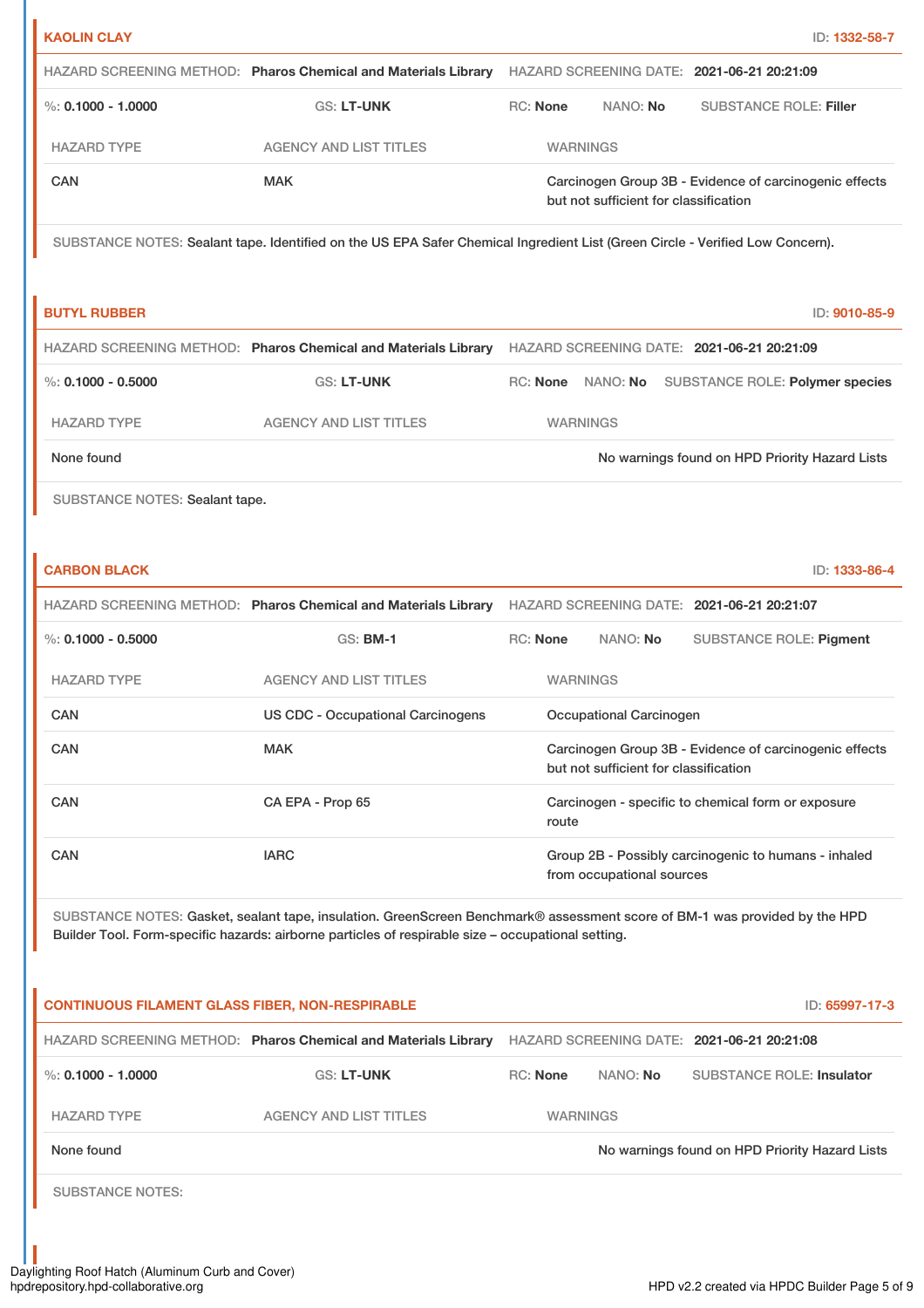| <b>CELLULOSE PULP</b>          |                                                               | ID: 65996-61-4                                                                                                       |
|--------------------------------|---------------------------------------------------------------|----------------------------------------------------------------------------------------------------------------------|
|                                |                                                               | HAZARD SCREENING METHOD: Pharos Chemical and Materials Library HAZARD SCREENING DATE: 2021-06-21 20:21:08            |
| %: $0.1000 - 1.0000$           | <b>GS: NoGS</b>                                               | <b>RC: None</b><br>NANO: No<br><b>SUBSTANCE ROLE: Insulator</b>                                                      |
| <b>HAZARD TYPE</b>             | <b>AGENCY AND LIST TITLES</b>                                 | <b>WARNINGS</b>                                                                                                      |
| None found                     |                                                               | No warnings found on HPD Priority Hazard Lists                                                                       |
| <b>SUBSTANCE NOTES:</b>        |                                                               |                                                                                                                      |
|                                |                                                               |                                                                                                                      |
| <b>POLYBUTENE</b>              |                                                               | ID: 9003-29-6                                                                                                        |
|                                |                                                               | HAZARD SCREENING METHOD: Pharos Chemical and Materials Library HAZARD SCREENING DATE: 2021-06-21 20:21:11            |
| %: $0.0500 - 0.2000$           | <b>GS: LT-UNK</b>                                             | RC: None NANO: No<br>SUBSTANCE ROLE: Polymer species                                                                 |
| <b>HAZARD TYPE</b>             | <b>AGENCY AND LIST TITLES</b>                                 | <b>WARNINGS</b>                                                                                                      |
| None found                     |                                                               | No warnings found on HPD Priority Hazard Lists                                                                       |
| SUBSTANCE NOTES: Sealant tape. |                                                               |                                                                                                                      |
|                                |                                                               |                                                                                                                      |
| <b>TALC</b>                    |                                                               | ID: 14807-96-6                                                                                                       |
|                                |                                                               | HAZARD SCREENING METHOD: Pharos Chemical and Materials Library HAZARD SCREENING DATE: 2021-06-21 20:21:11            |
| %: $0.0500 - 0.1500$           | <b>GS: BM-1</b>                                               | RC: None<br>NANO: No<br><b>SUBSTANCE ROLE: Filler</b>                                                                |
| <b>HAZARD TYPE</b>             | <b>AGENCY AND LIST TITLES</b>                                 | <b>WARNINGS</b>                                                                                                      |
| CAN                            | <b>MAK</b>                                                    | Carcinogen Group 3B - Evidence of carcinogenic effects<br>but not sufficient for classification                      |
| CAN                            | <b>IARC</b>                                                   | Group 2b - Possibly carcinogenic to humans                                                                           |
|                                |                                                               | SUBSTANCE NOTES: Sealant tape. GreenScreen Benchmark® assessment score of BM-1 was provided by the HPD Builder Tool. |
|                                |                                                               |                                                                                                                      |
| <b>PENTANE</b>                 |                                                               | ID: 109-66-0                                                                                                         |
|                                |                                                               | HAZARD SCREENING METHOD: Pharos Chemical and Materials Library HAZARD SCREENING DATE: 2021-06-21 20:21:12            |
| %: Impurity/Residual           | GS: LT-P1                                                     | RC: None NANO: No SUBSTANCE ROLE: Impurity/Residual                                                                  |
| <b>HAZARD TYPE</b>             | <b>AGENCY AND LIST TITLES</b>                                 | <b>WARNINGS</b>                                                                                                      |
| AQU                            | EU - GHS (H-Statements)                                       | H411 - Toxic to aquatic life with long lasting effects                                                               |
| <b>MUL</b>                     | German FEA - Substances Hazardous to<br>Waters                | Class 2 - Hazard to Waters                                                                                           |
| MAM                            | EU - GHS (H-Statements)                                       | H304 - May be fatal if swallowed and enters airways                                                                  |
| <b>PHY</b>                     | EU - GHS (H-Statements)                                       | H225 - Highly flammable liquid and vapour                                                                            |
|                                | SUBSTANCE NOTES: Blowing agent used in polyisocyanurate foam. |                                                                                                                      |
|                                |                                                               |                                                                                                                      |
| <b>ZINC</b>                    |                                                               | ID: 7440-66-6                                                                                                        |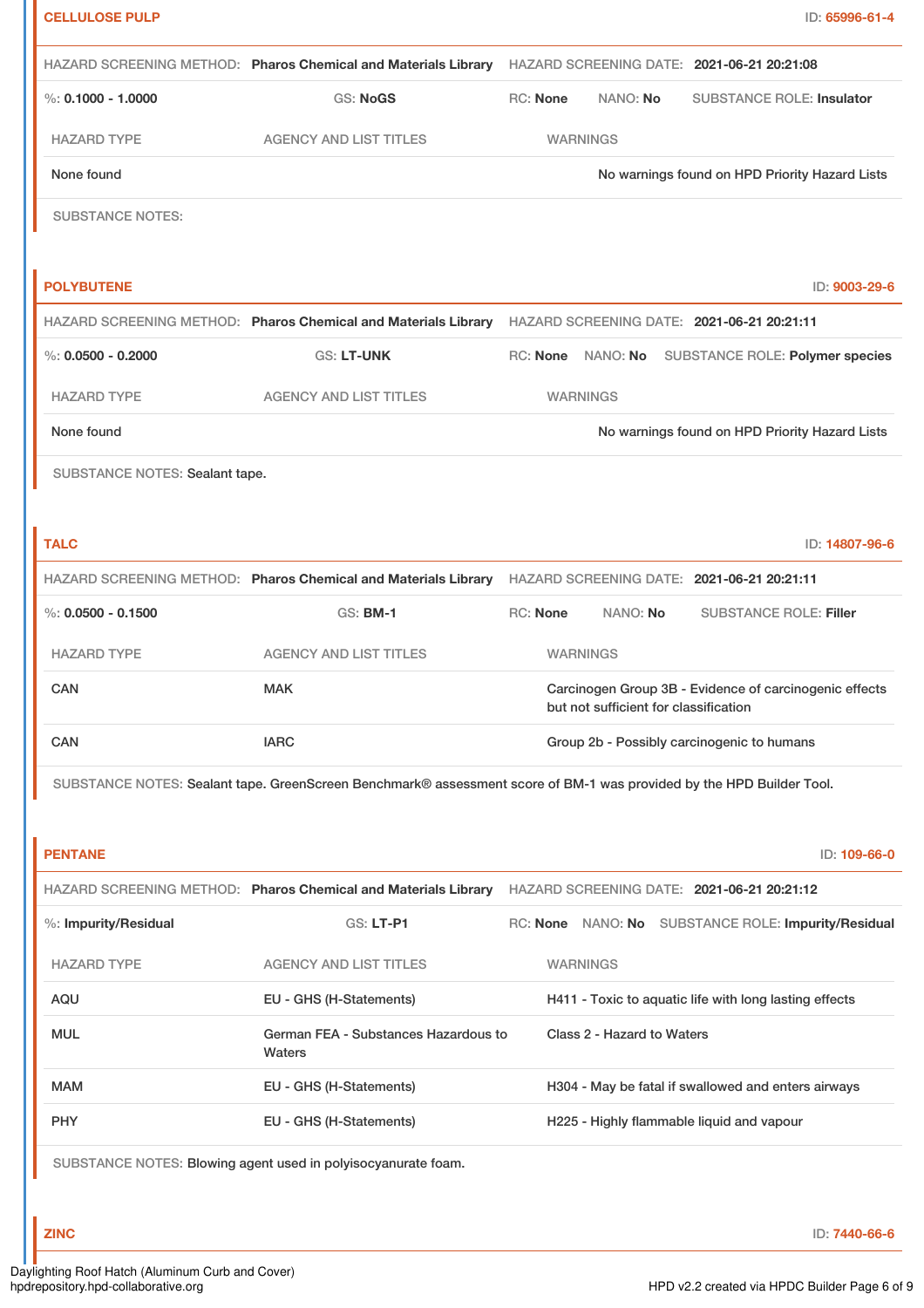|                      | HAZARD SCREENING METHOD: Pharos Chemical and Materials Library |                                                             |                 |                                      | HAZARD SCREENING DATE: 2021-06-21 20:21:12            |
|----------------------|----------------------------------------------------------------|-------------------------------------------------------------|-----------------|--------------------------------------|-------------------------------------------------------|
| %: $0.0100 - 0.1000$ | <b>GS: LT-P1</b>                                               | RC: None                                                    |                 | NANO: No                             | <b>SUBSTANCE ROLE: Coating</b>                        |
| <b>HAZARD TYPE</b>   | <b>AGENCY AND LIST TITLES</b>                                  |                                                             | <b>WARNINGS</b> |                                      |                                                       |
| AQU                  | EU - GHS (H-Statements)                                        | H400 - Very toxic to aquatic life                           |                 |                                      |                                                       |
| AQU                  | EU - GHS (H-Statements)                                        | H410 - Very toxic to aquatic life with long lasting effects |                 |                                      |                                                       |
| <b>END</b>           | <b>TEDX - Potential Endocrine Disruptors</b>                   |                                                             |                 | <b>Potential Endocrine Disruptor</b> |                                                       |
| <b>MUL</b>           | German FEA - Substances Hazardous to<br>Waters                 |                                                             |                 | Class 2 - Hazard to Waters           |                                                       |
| <b>PHY</b>           | EU - GHS (H-Statements)                                        |                                                             |                 |                                      | H250 - Catches fire spontaneously if exposed to air   |
| <b>PHY</b>           | EU - GHS (H-Statements)                                        |                                                             |                 | which may ignite spontaneously       | H260 - In contact with water releases flammable gases |

SUBSTANCE NOTES: Galvannealed steel. Brackets, latch, hasp, various hardware.

| <b>POLYSTYRENE</b>   |                                                                |                 |          | ID: 9003-53-6                                  |
|----------------------|----------------------------------------------------------------|-----------------|----------|------------------------------------------------|
|                      | HAZARD SCREENING METHOD: Pharos Chemical and Materials Library |                 |          | HAZARD SCREENING DATE: 2021-06-21 20:21:15     |
| %: $0.0000 - 1.5000$ | <b>GS: LT-UNK</b>                                              | <b>RC:</b> None | NANO: No | <b>SUBSTANCE ROLE: Insulator</b>               |
| <b>HAZARD TYPE</b>   | <b>AGENCY AND LIST TITLES</b>                                  | <b>WARNINGS</b> |          |                                                |
| None found           |                                                                |                 |          | No warnings found on HPD Priority Hazard Lists |
|                      |                                                                |                 |          |                                                |

SUBSTANCE NOTES: Alternate insulation for cover.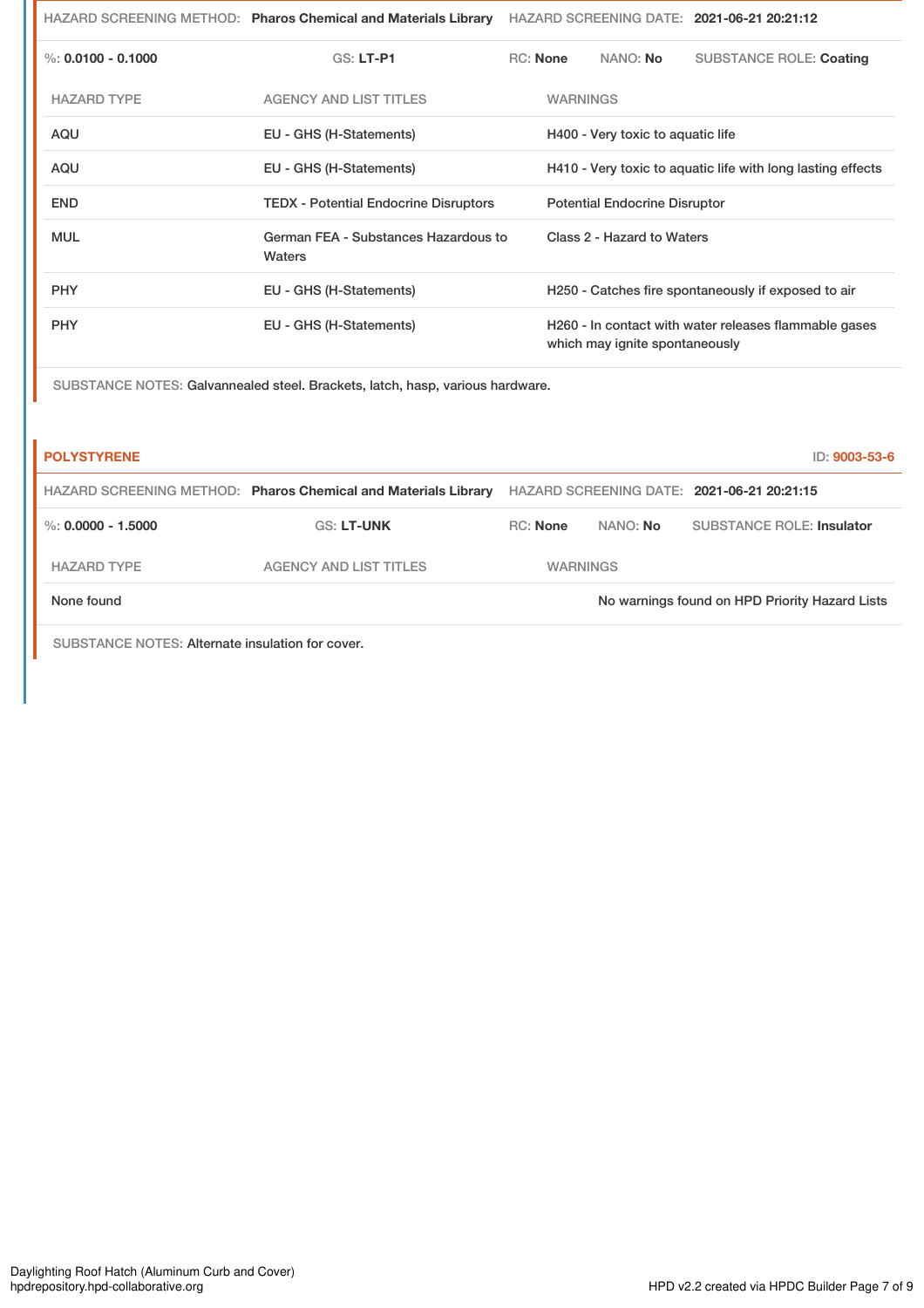This section lists applicable certification and standards compliance information for VOC emissions and VOC content. Other types of health or *environmental performance testing or certifications completed for the product may be provided.*

| <b>VOC EMISSIONS</b>                                          | <b>CDPH Standard Method - Not tested</b> |                       |  |  |
|---------------------------------------------------------------|------------------------------------------|-----------------------|--|--|
| CERTIFYING PARTY: Self-declared<br>APPLICABLE FACILITIES: N/A | ISSUE DATE: 2019-09- EXPIRY DATE:<br>27  | CERTIFIER OR LAB: N/A |  |  |
| CERTIFICATE URL:                                              |                                          |                       |  |  |

CERTIFICATION AND COMPLIANCE NOTES:

# **Section 4: Accessories**

This section lists related products or materials that the manufacturer requires or recommends for installation (such as adhesives or fasteners), maintenance, cleaning, or operations. For information relating to the contents of these related products, refer to their applicable Health Product *Declarations, if available.*

SAFETY RAILING **ALLING HPD URL: https://www.nystrom.com/products/fall-protection/safetyrailings**

CONDITION WHEN RECOMMENDED OR REQUIRED AND/OR OTHER NOTES: OSHA compliant fall protection safety railings and posts specifically designed for Roof Hatches, Smoke Vents and Floor Doors.

**Section 5: General Notes**